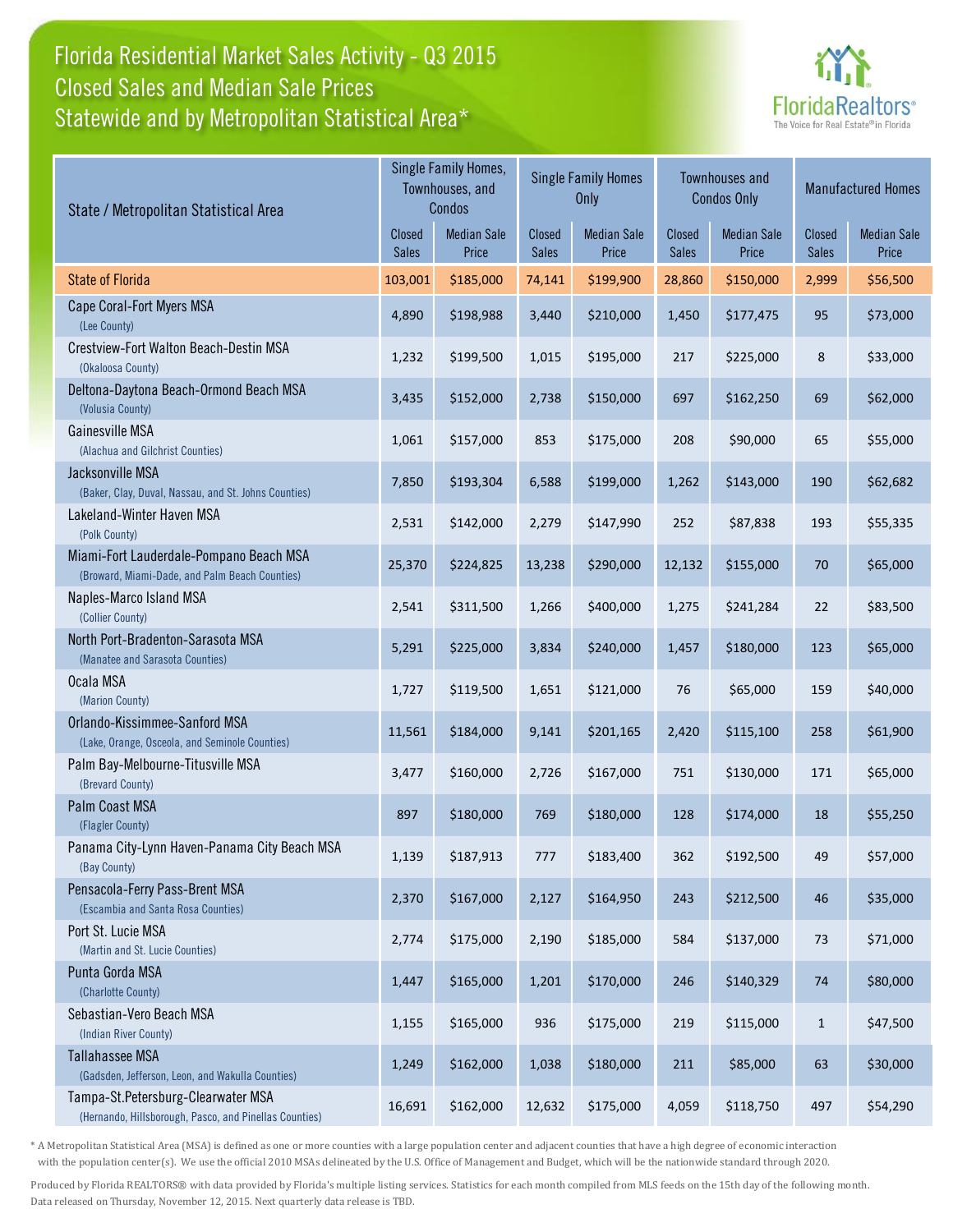# Florida Residential Market Sales Activity - Q3 2015 Listed by County Closed Sales and Median Sale Prices



| County                     |                        | Single Family Homes,<br><b>Townhouses, and Condos</b> |                        | <b>Single Family Homes Only</b> |                        | <b>Townhouses and Condos</b><br><b>Only</b> | <b>Manufactured Homes</b> |                             |
|----------------------------|------------------------|-------------------------------------------------------|------------------------|---------------------------------|------------------------|---------------------------------------------|---------------------------|-----------------------------|
|                            | Closed<br><b>Sales</b> | <b>Median Sale</b><br>Price                           | Closed<br><b>Sales</b> | <b>Median Sale</b><br>Price     | Closed<br><b>Sales</b> | <b>Median Sale</b><br>Price                 | Closed<br><b>Sales</b>    | <b>Median Sale</b><br>Price |
| Alachua County             | 1,025                  | \$159,500                                             | 817                    | \$180,000                       | 208                    | \$90,000                                    | 30                        | \$57,250                    |
| <b>Baker County</b>        | 56                     | \$155,000                                             | 56                     | \$155,000                       | $\mathbf{0}$           | (No Sales)                                  | 4                         | \$65,551                    |
| <b>Bay County</b>          | 1,139                  | \$186,000                                             | 777                    | \$182,000                       | 362                    | \$192,500                                   | 49                        | \$57,000                    |
| <b>Bradford County</b>     | 39                     | \$104,500                                             | 39                     | \$104,500                       | 0                      | (No Sales)                                  | 14                        | \$57,200                    |
| <b>Brevard County</b>      | 3,477                  | \$160,000                                             | 2,726                  | \$167,450                       | 751                    | \$130,000                                   | 171                       | \$65,000                    |
| <b>Broward County</b>      | 9,118                  | \$207,500                                             | 4,682                  | \$300,000                       | 4,436                  | \$135,000                                   | 22                        | \$67,000                    |
| <b>Calhoun County</b>      | 16                     | \$84,100                                              | 16                     | \$84,100                        | 0                      | (No Sales)                                  | $\overline{2}$            | \$66,250                    |
| <b>Charlotte County</b>    | 1,447                  | \$165,450                                             | 1,201                  | \$170,000                       | 246                    | \$141,000                                   | 74                        | \$80,000                    |
| <b>Citrus County</b>       | 927                    | \$119,950                                             | 875                    | \$121,950                       | 52                     | \$82,000                                    | 124                       | \$37,500                    |
| <b>Clay County</b>         | 1,087                  | \$164,000                                             | 1,007                  | \$168,722                       | 80                     | \$100,000                                   | 62                        | \$43,000                    |
| <b>Collier County</b>      | 2,541                  | \$312,000                                             | 1,266                  | \$400,000                       | 1,275                  | \$242,000                                   | 22                        | \$83,500                    |
| <b>Columbia County</b>     | 124                    | \$150,000                                             | 123                    | \$150,000                       | $\mathbf{1}$           | \$86,000                                    | 51                        | \$48,200                    |
| <b>DeSoto County</b>       | 71                     | \$97,950                                              | 63                     | \$95,073                        | 8                      | \$108,000                                   | 19                        | \$47,000                    |
| <b>Dixie County</b>        | 16                     | \$135,000                                             | 13                     | \$135,000                       | 3                      | \$116,500                                   | 16                        | \$62,000                    |
| <b>Duval County</b>        | 4,122                  | \$156,000                                             | 3,408                  | \$165,000                       | 714                    | \$114,000                                   | 24                        | \$45,000                    |
| <b>Escambia County</b>     | 1,334                  | \$144,908                                             | 1,145                  | \$141,000                       | 189                    | \$200,000                                   | 22                        | \$30,000                    |
| <b>Flagler County</b>      | 897                    | \$180,000                                             | 769                    | \$180,000                       | 128                    | \$176,250                                   | 18                        | \$55,250                    |
| <b>Franklin County</b>     | 94                     | \$190,000                                             | 74                     | \$210,000                       | 20                     | \$115,000                                   | 7                         | \$70,000                    |
| <b>Gadsden County</b>      | 75                     | \$117,500                                             | 75                     | \$117,500                       | 0                      | (No Sales)                                  | 11                        | \$34,250                    |
| <b>Gilchrist County</b>    | 36                     | \$120,625                                             | 36                     | \$120,625                       | $\pmb{0}$              | (No Sales)                                  | 35                        | \$52,601                    |
| <b>Glades County</b>       | 13                     | \$126,500                                             | 13                     | \$126,500                       | 0                      | (No Sales)                                  | 12                        | \$48,500                    |
| <b>Gulf County</b>         | 93                     | \$181,250                                             | 80                     | \$160,000                       | 13                     | \$233,000                                   | 7                         | \$40,000                    |
| <b>Hamilton County</b>     | 15                     | \$72,000                                              | 15                     | \$72,000                        | 0                      | (No Sales)                                  | 13                        | \$65,000                    |
| <b>Hardee County</b>       | 31                     | \$80,000                                              | 31                     | \$80,000                        | 0                      | (No Sales)                                  | 6                         | \$55,000                    |
| <b>Hendry County</b>       | 56                     | \$131,750                                             | 56                     | \$131,750                       | 0                      | (No Sales)                                  | $18\,$                    | \$60,000                    |
| <b>Hernando County</b>     | 1,310                  | \$120,000                                             | 1,251                  | \$120,000                       | 59                     | \$116,250                                   | 123                       | \$52,000                    |
| <b>Highlands County</b>    | 469                    | \$95,000                                              | 419                    | \$102,500                       | 50                     | \$68,100                                    | 26                        | \$54,750                    |
| <b>Hillsborough County</b> | 6,370                  | \$180,050                                             | 4,935                  | \$202,000                       | 1,435                  | \$118,000                                   | 91                        | \$60,900                    |
| <b>Holmes County</b>       | $30\,$                 | \$80,000                                              | 30                     | \$80,000                        | 0                      | (No Sales)                                  | 11                        | \$40,000                    |
| <b>Indian River County</b> | 1,155                  | \$165,000                                             | 936                    | \$175,000                       | 219                    | \$115,000                                   | $\mathbf{1}$              | \$47,500                    |
| <b>Jackson County</b>      | 77                     | \$91,000                                              | 77                     | \$91,000                        | 0                      | (No Sales)                                  | 13                        | \$57,000                    |
| Jefferson County           | 18                     | \$144,710                                             | $18\,$                 | \$144,710                       | 0                      | (No Sales)                                  | 4                         | \$60,000                    |
| Lafayette County           | 6                      | \$100,500                                             | 6                      | \$100,500                       | 0                      | (No Sales)                                  | $\mathbf{1}$              | \$32,000                    |
| Lake County                | 1,681                  | \$172,925                                             | 1,608                  | \$175,000                       | 73                     | \$92,900                                    | 144                       | \$74,900                    |
| Lee County                 | 4,890                  | \$198,000                                             | 3,440                  | \$209,945                       | 1,450                  | \$176,495                                   | 95                        | \$73,000                    |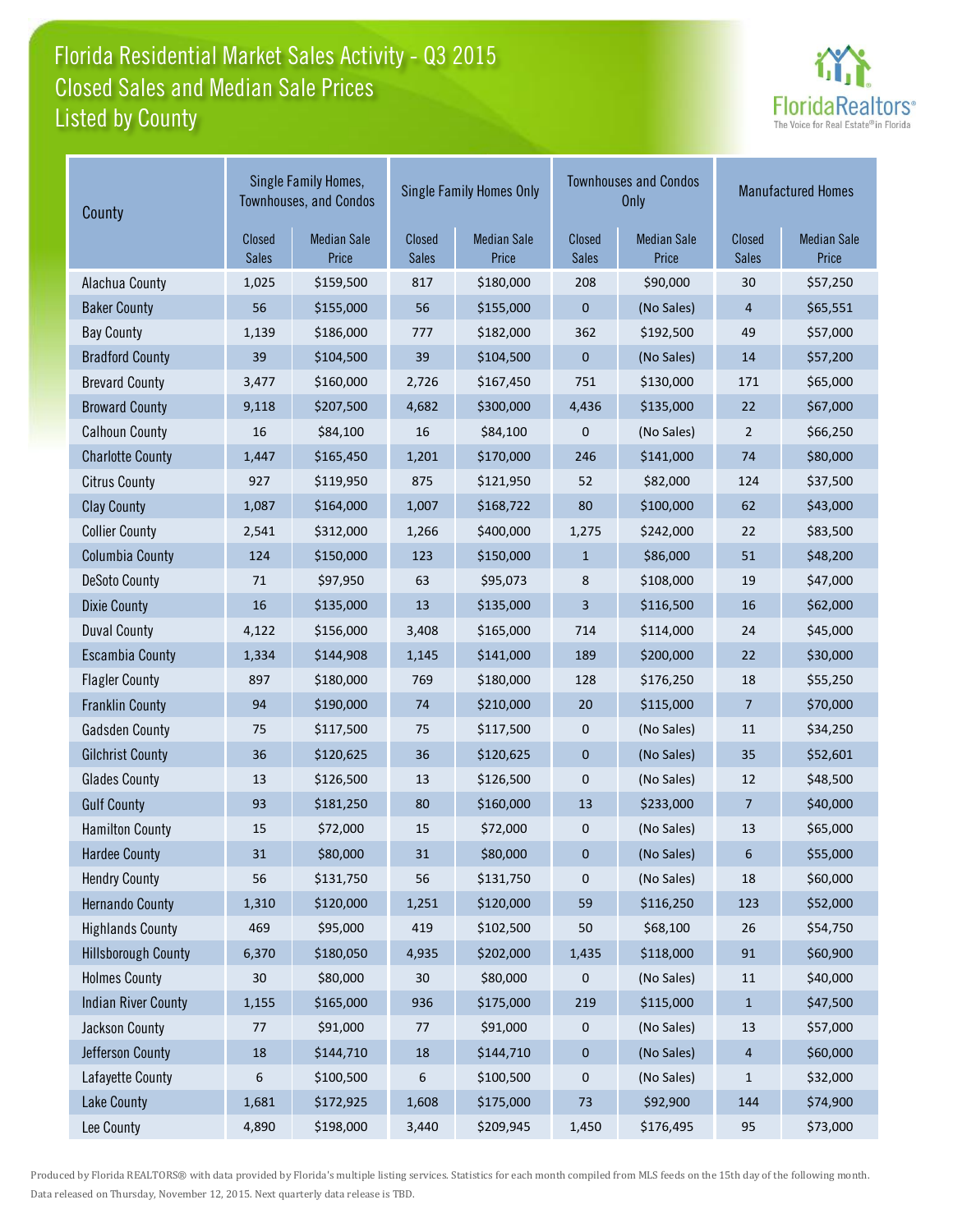# Florida Residential Market Sales Activity - Q3 2015 Listed by Zip Code (Grouped by County)\* Closed Sales and Median Sale Prices



| County          | Zip Code        | Single Family Homes,<br><b>Townhouses, and Condos</b> |                        | <b>Single Family Homes Only</b> |                        |                             | <b>Townhouses and Condos</b><br><b>Only</b> | <b>Manufactured Homes</b>   |            |
|-----------------|-----------------|-------------------------------------------------------|------------------------|---------------------------------|------------------------|-----------------------------|---------------------------------------------|-----------------------------|------------|
|                 | Closed<br>Sales | <b>Median Sale</b><br>Price                           | Closed<br><b>Sales</b> | <b>Median Sale</b><br>Price     | Closed<br><b>Sales</b> | <b>Median Sale</b><br>Price | Closed<br><b>Sales</b>                      | <b>Median Sale</b><br>Price |            |
| <b>Baker</b>    | 32087           | 4                                                     | \$46,572               | 4                               | \$46,572               | $\mathbf 0$                 | (No Sales)                                  | $\mathbf 0$                 | (No Sales) |
| <b>Baker</b>    | 32234           | $\mathbf{0}$                                          | (No Sales)             | $\pmb{0}$                       | (No Sales)             | $\mathbf 0$                 | (No Sales)                                  | $\mathbf{1}$                | \$31,010   |
| Bay             | 32401           | 81                                                    | \$106,500              | 70                              | \$105,000              | 11                          | \$114,000                                   | $\mathbf{1}$                | \$49,000   |
| Bay             | 32402           | $\boldsymbol{0}$                                      | (No Sales)             | $\pmb{0}$                       | (No Sales)             | $\mathbf{0}$                | (No Sales)                                  | $\mathbf 0$                 | (No Sales) |
| Bay             | 32403           | 0                                                     | (No Sales)             | 0                               | (No Sales)             | $\mathbf 0$                 | (No Sales)                                  | $\mathbf 0$                 | (No Sales) |
| Bay             | 32404           | 150                                                   | \$150,250              | 150                             | \$150,250              | $\mathbf{0}$                | (No Sales)                                  | 10                          | \$42,000   |
| Bay             | 32405           | 107                                                   | \$163,500              | 107                             | \$163,500              | $\pmb{0}$                   | (No Sales)                                  | 0                           | (No Sales) |
| Bay             | 32406           | $\mathbf 0$                                           | (No Sales)             | $\mathbf 0$                     | (No Sales)             | $\mathbf{0}$                | (No Sales)                                  | $\mathbf{0}$                | (No Sales) |
| Bay             | 32407           | 128                                                   | \$178,000              | 62                              | \$159,000              | 66                          | \$205,000                                   | $1\,$                       | \$30,000   |
| Bay             | 32408           | 247                                                   | \$204,000              | 107                             | \$234,500              | 140                         | \$179,500                                   | 14                          | \$90,500   |
| Bay             | 32409           | 39                                                    | \$250,000              | 39                              | \$250,000              | $\mathbf 0$                 | (No Sales)                                  | 6                           | \$39,950   |
| Bay             | 32410           | $\overline{2}$                                        | \$210,750              | $\mathbf 0$                     | (No Sales)             | $\overline{2}$              | \$210,750                                   | $\mathbf{0}$                | (No Sales) |
| Bay             | 32411           | 0                                                     | (No Sales)             | 0                               | (No Sales)             | $\pmb{0}$                   | (No Sales)                                  | $\mathbf 0$                 | (No Sales) |
| Bay             | 32412           | $\mathbf 0$                                           | (No Sales)             | $\mathbf 0$                     | (No Sales)             | $\mathbf{0}$                | (No Sales)                                  | $\mathbf{0}$                | (No Sales) |
| Bay             | 32413           | 242                                                   | \$225,000              | 120                             | \$239,500              | 122                         | \$202,000                                   | 10                          | \$71,500   |
| Bay             | 32417           | $\mathbf 0$                                           | (No Sales)             | 0                               | (No Sales)             | $\mathbf 0$                 | (No Sales)                                  | $\mathbf{0}$                | (No Sales) |
| Bay             | 32437           | $\mathbf 0$                                           | (No Sales)             | 0                               | (No Sales)             | $\mathbf 0$                 | (No Sales)                                  | 0                           | (No Sales) |
| Bay             | 32438           | 6                                                     | \$57,500               | 6                               | \$57,500               | $\mathbf{0}$                | (No Sales)                                  | $\overline{2}$              | \$34,462   |
| Bay             | 32444           | 109                                                   | \$191,500              | 109                             | \$191,500              | $\mathbf 0$                 | (No Sales)                                  | $\mathbf 0$                 | (No Sales) |
| Bay             | 32456           | 30                                                    | \$230,000              | 10                              | \$280,000              | 20                          | \$142,278                                   | $\mathbf{1}$                | \$85,000   |
| Bay             | 32461           | 0                                                     | (No Sales)             | 0                               | (No Sales)             | $\pmb{0}$                   | (No Sales)                                  | $\pmb{0}$                   | (No Sales) |
| Bay             | 32462           | $\pmb{0}$                                             | (No Sales)             | $\pmb{0}$                       | (No Sales)             | $\mathbf 0$                 | (No Sales)                                  | $\mathbf 0$                 | (No Sales) |
| Bay             | 32466           | 8                                                     | \$141,600              | 8                               | \$141,600              | $\mathbf 0$                 | (No Sales)                                  | 4                           | \$31,100   |
| <b>Bradford</b> | 32042           | $\mathbf 0$                                           | (No Sales)             | $\mathbf 0$                     | (No Sales)             | $\mathbf{0}$                | (No Sales)                                  | $\mathbf{0}$                | (No Sales) |
| <b>Bradford</b> | 32044           | 3                                                     | \$109,900              | 3                               | \$109,900              | $\mathbf 0$                 | (No Sales)                                  | $\mathbf{1}$                | \$22,688   |
| <b>Bradford</b> | 32054           | 0                                                     | (No Sales)             | 0                               | (No Sales)             | 0                           | (No Sales)                                  | $\mathbf 0$                 | (No Sales) |
| <b>Bradford</b> | 32058           | 3                                                     | \$79,800               | 3                               | \$79,800               | 0                           | (No Sales)                                  | 4                           | \$79,950   |
| <b>Bradford</b> | 32083           | 0                                                     | (No Sales)             | 0                               | (No Sales)             | $\bf{0}$                    | (No Sales)                                  | $\boldsymbol{0}$            | (No Sales) |
| <b>Bradford</b> | 32091           | 25                                                    | \$77,000               | 25                              | \$77,000               | $\boldsymbol{0}$            | (No Sales)                                  | 9                           | \$56,500   |
| <b>Bradford</b> | 32622           | $\mathbf{1}$                                          | \$154,700              | $\mathbf{1}$                    | \$154,700              | $\boldsymbol{0}$            | (No Sales)                                  | $\mathbf{1}$                | \$79,900   |
| <b>Bradford</b> | 32656           | 4                                                     | \$177,500              | 4                               | \$177,500              | $\boldsymbol{0}$            | (No Sales)                                  | $\boldsymbol{0}$            | (No Sales) |
| <b>Bradford</b> | 32666           | 5                                                     | \$140,000              | 5                               | \$140,000              | $\bf{0}$                    | (No Sales)                                  | $\boldsymbol{0}$            | (No Sales) |
| <b>Bradford</b> | 32694           | 0                                                     | (No Sales)             | 0                               | (No Sales)             | 0                           | (No Sales)                                  | 0                           | (No Sales) |
| <b>Brevard</b>  | 32754           | 33                                                    | \$225,000              | 33                              | \$225,000              | $\pmb{0}$                   | (No Sales)                                  | 13                          | \$50,000   |
| <b>Brevard</b>  | 32775           | 0                                                     | (No Sales)             | 0                               | (No Sales)             | $\boldsymbol{0}$            | (No Sales)                                  | 0                           | (No Sales) |
| <b>Brevard</b>  | 32780           | 204                                                   | \$90,000               | 139                             | \$118,325              | 65                          | \$54,000                                    | $\overline{2}$              | \$66,950   |
| <b>Brevard</b>  | 32781           | 0                                                     | (No Sales)             | 0                               | (No Sales)             | 0                           | (No Sales)                                  | $\boldsymbol{0}$            | (No Sales) |
| <b>Brevard</b>  | 32783           | $\bf{0}$                                              | (No Sales)             | $\pmb{0}$                       | (No Sales)             | $\pmb{0}$                   | (No Sales)                                  | $\pmb{0}$                   | (No Sales) |

\* Statistics for each listed zip code are presented only for the portion of the zip code located inside the county specified.

As a result, some zip codes will appear in this list more than once if they cover areas in more than one county.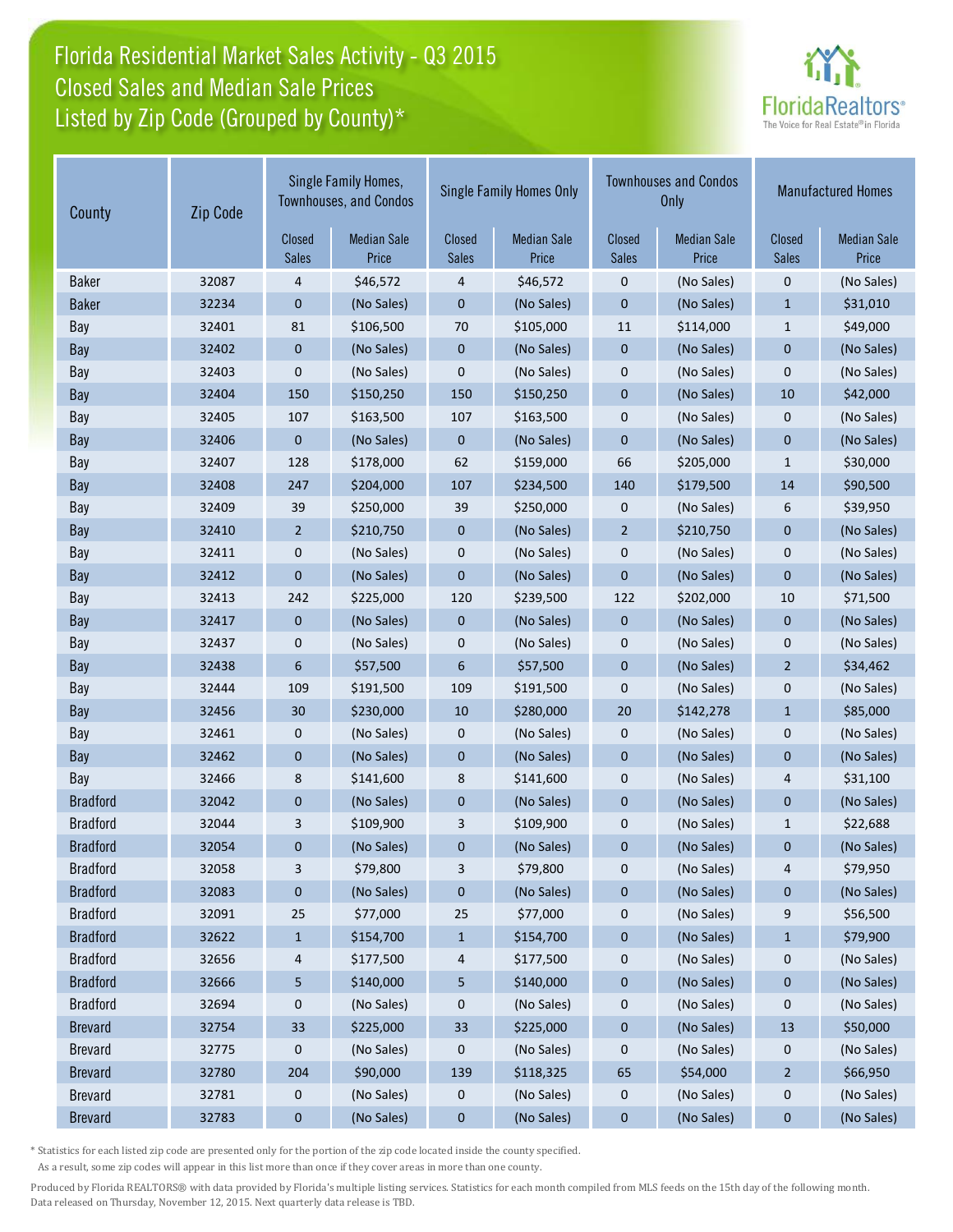# Florida Residential Market Sales Activity - Q3 2015 Listed by Zip Code (Grouped by County)\* Closed Sales and Median Sale Prices



| County         | Zip Code | Single Family Homes,<br><b>Townhouses, and Condos</b> |                             | <b>Single Family Homes Only</b> |                             | <b>Townhouses and Condos</b><br>Only |                             | <b>Manufactured Homes</b> |                             |
|----------------|----------|-------------------------------------------------------|-----------------------------|---------------------------------|-----------------------------|--------------------------------------|-----------------------------|---------------------------|-----------------------------|
|                |          | Closed<br><b>Sales</b>                                | <b>Median Sale</b><br>Price | Closed<br><b>Sales</b>          | <b>Median Sale</b><br>Price | Closed<br><b>Sales</b>               | <b>Median Sale</b><br>Price | Closed<br><b>Sales</b>    | <b>Median Sale</b><br>Price |
| <b>Brevard</b> | 32796    | 113                                                   | \$96,000                    | 101                             | \$96,000                    | 12                                   | \$104,750                   | 0                         | (No Sales)                  |
| <b>Brevard</b> | 32815    | $\mathbf 0$                                           | (No Sales)                  | $\boldsymbol{0}$                | (No Sales)                  | $\boldsymbol{0}$                     | (No Sales)                  | $\pmb{0}$                 | (No Sales)                  |
| <b>Brevard</b> | 32899    | $\mathbf 0$                                           | (No Sales)                  | $\mathbf 0$                     | (No Sales)                  | $\mathbf 0$                          | (No Sales)                  | $\boldsymbol{0}$          | (No Sales)                  |
| <b>Brevard</b> | 32901    | 98                                                    | \$124,500                   | 74                              | \$125,000                   | 24                                   | \$110,950                   | $\mathbf 0$               | (No Sales)                  |
| <b>Brevard</b> | 32902    | $\mathbf 0$                                           | (No Sales)                  | $\pmb{0}$                       | (No Sales)                  | $\mathbf 0$                          | (No Sales)                  | $\mathbf 0$               | (No Sales)                  |
| <b>Brevard</b> | 32903    | 131                                                   | \$282,000                   | 63                              | \$315,100                   | 68                                   | \$227,500                   | $\mathbf 0$               | (No Sales)                  |
| <b>Brevard</b> | 32904    | 176                                                   | \$188,500                   | 146                             | \$208,950                   | 30                                   | \$91,250                    | $\overline{7}$            | \$55,250                    |
| <b>Brevard</b> | 32905    | 142                                                   | \$88,000                    | 95                              | \$111,000                   | 47                                   | \$59,000                    | 12                        | \$43,450                    |
| <b>Brevard</b> | 32906    | $\mathbf 0$                                           | (No Sales)                  | 0                               | (No Sales)                  | $\boldsymbol{0}$                     | (No Sales)                  | 0                         | (No Sales)                  |
| <b>Brevard</b> | 32907    | 241                                                   | \$125,000                   | 241                             | \$125,000                   | $\mathbf{0}$                         | (No Sales)                  | 8                         | \$35,350                    |
| <b>Brevard</b> | 32908    | 76                                                    | \$133,000                   | 75                              | \$133,000                   | $\mathbf{1}$                         | \$160,000                   | $\mathbf 0$               | (No Sales)                  |
| <b>Brevard</b> | 32909    | 180                                                   | \$124,400                   | 180                             | \$124,400                   | $\mathbf 0$                          | (No Sales)                  | $\mathbf{0}$              | (No Sales)                  |
| <b>Brevard</b> | 32910    | 0                                                     | (No Sales)                  | 0                               | (No Sales)                  | $\mathbf 0$                          | (No Sales)                  | $\mathbf 0$               | (No Sales)                  |
| <b>Brevard</b> | 32911    | $\pmb{0}$                                             | (No Sales)                  | $\pmb{0}$                       | (No Sales)                  | $\mathbf 0$                          | (No Sales)                  | $\mathbf 0$               | (No Sales)                  |
| <b>Brevard</b> | 32912    | $\pmb{0}$                                             | (No Sales)                  | $\mathbf 0$                     | (No Sales)                  | $\mathbf 0$                          | (No Sales)                  | $\mathbf 0$               | (No Sales)                  |
| <b>Brevard</b> | 32919    | $\mathbf{0}$                                          | (No Sales)                  | $\mathbf 0$                     | (No Sales)                  | $\mathbf{0}$                         | (No Sales)                  | $\mathbf 0$               | (No Sales)                  |
| <b>Brevard</b> | 32920    | 83                                                    | \$155,000                   | 8                               | \$230,000                   | 75                                   | \$154,000                   | $\mathbf 0$               | (No Sales)                  |
| <b>Brevard</b> | 32922    | 55                                                    | \$49,000                    | 37                              | \$49,000                    | 18                                   | \$101,500                   | $\pmb{0}$                 | (No Sales)                  |
| <b>Brevard</b> | 32923    | $\pmb{0}$                                             | (No Sales)                  | $\pmb{0}$                       | (No Sales)                  | $\mathbf 0$                          | (No Sales)                  | $\pmb{0}$                 | (No Sales)                  |
| <b>Brevard</b> | 32924    | $\mathbf{0}$                                          | (No Sales)                  | $\mathbf{0}$                    | (No Sales)                  | $\mathbf{0}$                         | (No Sales)                  | $\mathbf{0}$              | (No Sales)                  |
| <b>Brevard</b> | 32925    | $\mathbf 0$                                           | (No Sales)                  | $\mathbf 0$                     | (No Sales)                  | $\mathbf 0$                          | (No Sales)                  | $\mathbf 0$               | (No Sales)                  |
| <b>Brevard</b> | 32926    | 102                                                   | \$149,950                   | 97                              | \$155,000                   | 5                                    | \$72,605                    | 10                        | \$53,950                    |
| <b>Brevard</b> | 32927    | 175                                                   | \$120,000                   | 164                             | \$122,000                   | 11                                   | \$94,000                    | 5                         | \$50,000                    |
| <b>Brevard</b> | 32931    | 141                                                   | \$243,500                   | 42                              | \$397,700                   | 99                                   | \$187,500                   | $\mathbf{0}$              | (No Sales)                  |
| <b>Brevard</b> | 32932    | 0                                                     | (No Sales)                  | 0                               | (No Sales)                  | $\boldsymbol{0}$                     | (No Sales)                  | 0                         | (No Sales)                  |
| <b>Brevard</b> | 32934    | 74                                                    | \$234,000                   | 72                              | \$236,500                   | $\overline{2}$                       | \$217,750                   | 0                         | (No Sales)                  |
| <b>Brevard</b> | 32935    | 227                                                   | \$117,000                   | 187                             | \$122,500                   | 40                                   | \$69,100                    | $\mathbf{1}$              | \$26,250                    |
| <b>Brevard</b> | 32936    | $\boldsymbol{0}$                                      | (No Sales)                  | $\mathbf 0$                     | (No Sales)                  | $\mathbf 0$                          | (No Sales)                  | $\bf{0}$                  | (No Sales)                  |
| <b>Brevard</b> | 32937    | 202                                                   | \$235,000                   | 119                             | \$249,500                   | 83                                   | \$204,000                   | 0                         | (No Sales)                  |
| <b>Brevard</b> | 32940    | 332                                                   | \$255,000                   | 288                             | \$272,500                   | $44\,$                               | \$133,950                   | $\mathbf{1}$              | \$37,000                    |
| <b>Brevard</b> | 32941    | $\mathbf 0$                                           | (No Sales)                  | 0                               | (No Sales)                  | 0                                    | (No Sales)                  | 0                         | (No Sales)                  |
| <b>Brevard</b> | 32949    | $11\,$                                                | \$273,000                   | $11\,$                          | \$273,000                   | $\bf{0}$                             | (No Sales)                  | $\pmb{0}$                 | (No Sales)                  |
| <b>Brevard</b> | 32950    | 23                                                    | \$225,000                   | 23                              | \$225,000                   | 0                                    | (No Sales)                  | $\boldsymbol{0}$          | (No Sales)                  |
| <b>Brevard</b> | 32951    | 98                                                    | \$344,000                   | 66                              | \$420,250                   | 32                                   | \$248,500                   | $\mathbf{1}$              | \$34,000                    |
| <b>Brevard</b> | 32952    | 156                                                   | \$245,000                   | 129                             | \$279,950                   | 27                                   | \$76,000                    | 0                         | (No Sales)                  |
| <b>Brevard</b> | 32953    | 139                                                   | \$210,000                   | 112                             | \$235,000                   | 27                                   | \$65,089                    | $\overline{4}$            | \$42,250                    |
| <b>Brevard</b> | 32954    | 0                                                     | (No Sales)                  | 0                               | (No Sales)                  | 0                                    | (No Sales)                  | $\boldsymbol{0}$          | (No Sales)                  |
| <b>Brevard</b> | 32955    | 241                                                   | \$197,000                   | 206                             | \$215,000                   | 35                                   | \$105,500                   | $\overline{a}$            | \$38,450                    |

\* Statistics for each listed zip code are presented only for the portion of the zip code located inside the county specified.

As a result, some zip codes will appear in this list more than once if they cover areas in more than one county.